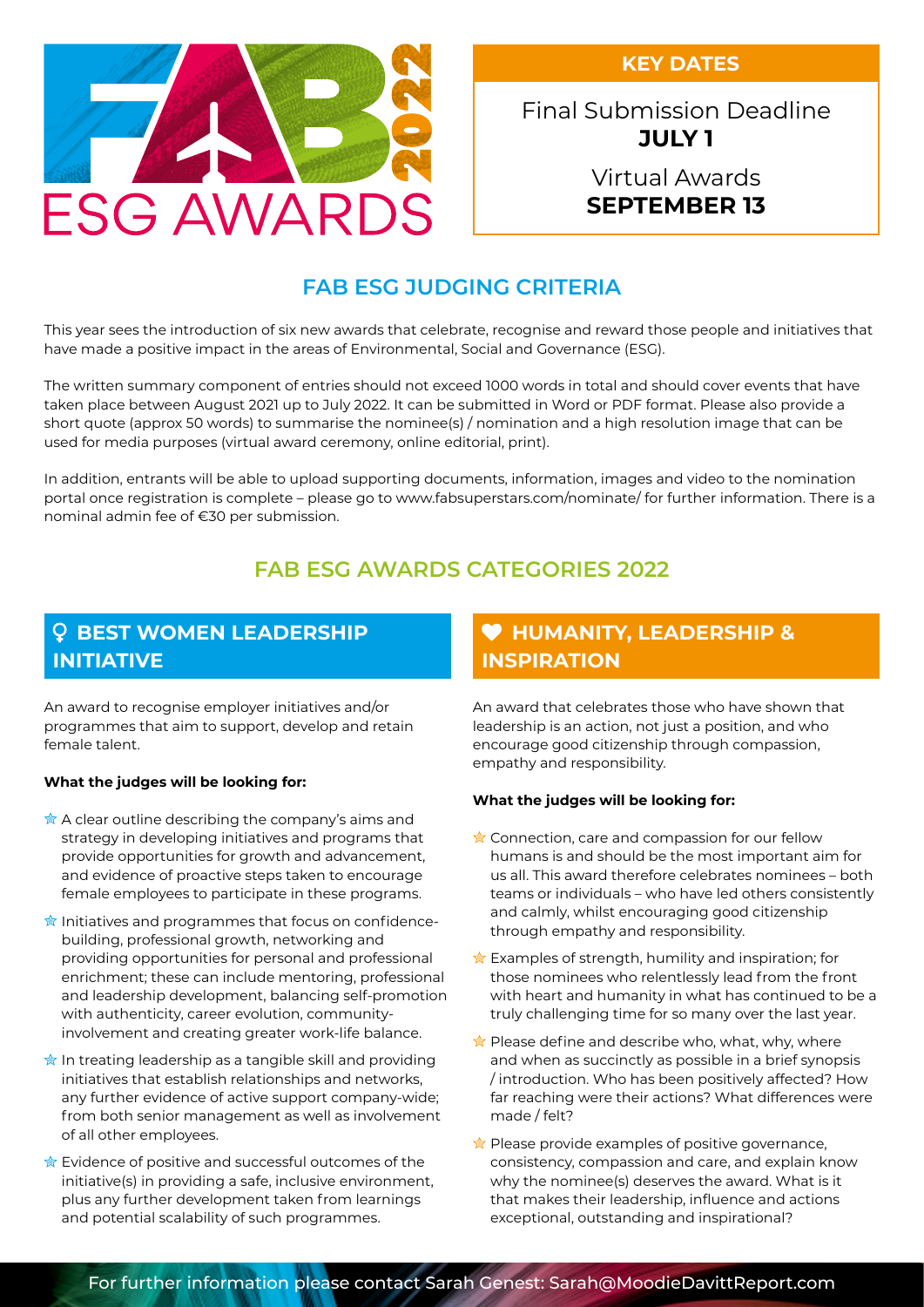

# **BEST PRACTICE: DIVERSITY, EQUITY & INCLUSION (DEI)**

An award for businesses / employers who are dedicated to creating an inclusive and diverse workplace through successful policy, practice and programs.

Workplace diversity covers a vast range including race, age, nationality, ethnicity, culture, gender identity, physical and mental ability. It is widely known that embracing diversity, particularly in senior leadership, encourages innovation, improves decision-making, reduces corporate misconduct and improves financial returns.

#### **What the judges will be looking for:**

- $\hat{\mathbb{R}}$  A clear outline describing the company's aims and strategy in developing DEI policies, practices and programs that provide opportunities in talent acquisition and hiring, employee career growth and advancement, and evidence of proactive steps taken to encourage employees to participate in these programs.
- $\frac{1}{N}$  Initiatives and programmes that create an inclusive DE&I workplace by ensuring fair access, opportunity, advancement, spaces for networking, resources for mentorship and training for professional development.
- $\hat{\mathbb{R}}$  In handling DE&I with transparency and authenticity, and providing initiatives that establish ongoing access and improvements, any further evidence of active support company-wide; from both senior management as well as involvement of all other employees.
- $\hat{\mathbb{R}}$  Evidence of positive and successful outcomes of the initiative(s) in providing a safe, inclusive environment, plus any further development taken from learnings and potential scalability of such programmes.

# **P CHAMPION OF CULTURAL CHANGE**

An award to celebrate any individual who has contributed and succeeded in influencing and bringing about cultural change to support and champion ESG (Environmental, Social and Governance) approaches in the workplace.

#### **What the judges will be looking for:**

- $\hat{\mathbb{A}}$  A clear outline describing the nominee's role, ambitions and contributions in promoting the importance and need for cultural change across the area of ESG within the workplace. Please provide examples and, where possible, testimonies from management and/or colleagues.
- $\star$  How changes and improvements have been successfully achieved as a result of the contribution of the nominee, plus any initiatives and programmes that have been implemented or developed to retain and encourage further cultural change.